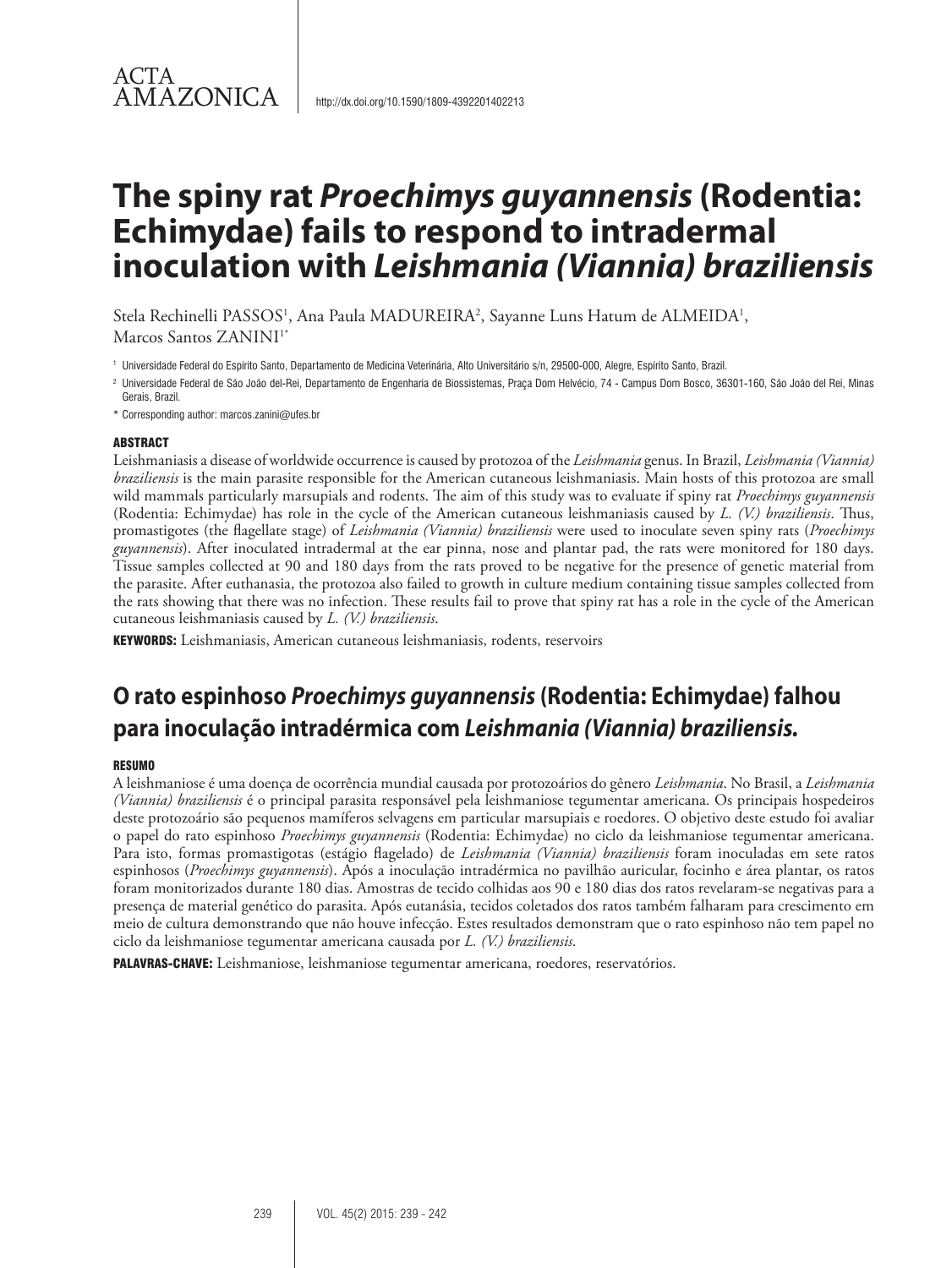Leishmaniasis is a disease of worldwide occurrence, caused by protozoa of the *Leishmania* genus. In Brazil, *Leishmania (Viannia) braziliensis* is the main causative agent of American Cutaneous Leishmaniasis - ACL (Roque *et al.* 2010). *Leishmania* genus exist in two basic body forms: the amastigote, the intracellular form in the vertebrate host, and the promastigote, the extracellular form in the sandfly (*Phleobotomus* spp. and *Lutzomyia* spp.) vector or culture medium. The main hosts of this agent are small wild mammals, especially rodents and marsupials. Spiny rats from the genus *Proechimys* are among the most abundant Amazonian rodents (Eler *et al*. 2012). These rodents have attracted interest in the area of biology and epidemiology of viral and tropical zoonotic diseases because they are often found as hosts of protozoa of the genus *Trypanosoma* and viruses (Carrara *et al*. 2005; Rosa *et al.* 2005; Pinto *et al.* 2006). These rodents are also reported as being reservoirs of *L. (L.) amazonensis* in the Amazon region (Brandão-Filho *et al.* 2003) and studies indicate their potential to act as a host of other species causative of skin disease, such as *L. (V.) panamensis* (Travi *et al.* 2002). *Didelphis marsupialis* and *Proechimys canicollis* are wild mammals with impact on transmission of *L. chagasi* in northern Colombia (Adler *et al.* 2003; Lainson *et al*. 2002). The aim of this study was to evaluate if spiny rat *Proechimys guyannensis* (Rodentia: Echimydae) has role in the cycle of the American cutaneous leishmaniasis caused by *L. (V.) braziliensis.*

Fourteen adults males of *Proechimys guyannensis* (10-12 weeks old, 170-180 grams) born in captivity of the Federal University of São João del Rei and as positive control for infection six outbred golden hamsters (*Mesocricetus auratus*), adult males (8-10 weeks old), weighing 90-100 grams (Gomes-Silva *et al.* 2013) were used. The protocols employed for the collection of biological samples for the study of the *Proechimys guyannensis* followed those approved by the ICMBio/SISBIO nº24065 – Ministry of the Environment and Ethics Committee for Animal Experimentation under protocol 017/2010 (CEUA- UFES) registered in the National Animal Control Experimentation (CONCEA, Brazil). The animals were housed in pairs in polycarbonate cages of 41x34x17 cm and under natural conditions. Water and food were provided *ad libitum*. The feed used was Nuvilab CR1 mouse pellets (Nuvital nutrients SA, Colombo / PR, Brazil), and as bedding sawdust was utilized. The *Proechimys guyannensis* was divided into two groups (n=7); intradermally inoculation with promastigotes of *L. (V.) braziliensis* from of canine lesions for Group 1 and promastigotes standard strain of *L. (V.) braziliensis* (MHOM/BR/75/M2903) for Group 2. The golden hamsters were also divided into two groups of three animals and inoculated with the different *L. (V.) braziliensis* strains. The promastigotes of Group 1 were obtained from an infected dog lesion. The infection of the dog with *L. (V.) braziliensis* was confirmed by culture, polymerase chain reac-

tion (PCR) using primers B1 e B2 (De Bruijn and Barker 1992) and Western Blot (Zanini *et al*. 2010) of a collected fragment from the injured tissue. For sample collection, the dogs were sedated with xylazine (2.2 mg kg-1) and ketamine  $(10 \text{ mg kg}^{-1})$  in association. A fragment of 1 cm<sup>2</sup> was collected from the lesion edge. The fragment was divided into two parts - one for performing the PCR, and the other for culture in NNN-LIT (Novy MacNeal Nicolle - Liver Infusion Tryptose) medium, increased 10% Fetal Bovine Serum, which served as a source of promastigotes and culture for the parasite. In their stationary growth phase the two strains (dog strain and standard strain) were then washed in phosphate-buffered saline, 0.15 M, pH 7.2 and adjusted for promastigotes count of 1x10<sup>6</sup> mL<sup>-1</sup>. The count of promastigotes standard strain and of that isolated from the dog was performed with Neubauer hemocytometer ( $1x10^6$  mL<sup>-1</sup>) and 0.05 mL of promastigotes were inoculated intradermally at the right ear pinna, nose and right plantar pad in *Proechimys*. The golden hamsters were inoculated intradermally only at the right plantar pad with 0.05 mL of the suspension  $1x10^6$  mL<sup>-1</sup> of promastigotes in the stationary growth phase. During inoculation the rodents were sedated with xylazine (4.4 mg kg<sup>-1</sup> IM) and ketamine (72 mg kg-1 IM) in association. The volume of inoculum used and the concentration of the parasite was used according Roque *et al*. (2010*)*.

After 90 and 180 days, tissue fragments were collected at the site of inoculation. The monitoring of the infected animals was performed for 180 days using PCR and the culture of tissue fragments collected from the site of inoculation, and observation of the development of lesions. From these fragments PCR and culture of microorganisms were performed, using a methodology similar to previously mentioned. For tissues of *P. guyannensis* collected at 90 and 180 days the presence of genetic material of the parasite inoculated were not observed according to PCR assessment or growth in NNN-LIT culture medium. Dissemination of parasites to spleen and other peripheral lymph nodes beyond the inoculation site were evaluated after euthanasia of *P. guyannensis* at 180 days and the result was negative to PCR analysis showing that there was no infection. However all hamsters after 100 days already showed cutaneous ulcerated lesions with elevated erythematous borders or necrotic surface recovered by crusts and culture isolation of *L. (V.) braziliensis.* In other experimental inoculation (data not shown) the isolation of *L. braziliensis* was obtained from two *P. guyannensis* only when intra peritoneal inoculation of the parasite followed by culture of spleen tissue fragments in NNN-LIT was performed although this is not a natural way of infection. As observed, concerning visceral leishmaniasis (Lainson *et al.* 2002), this rodent has not shown itself capable of amplifying the population of *L. (V.) braziliensis* in the skin nor did it allow the isolation of the parasite in